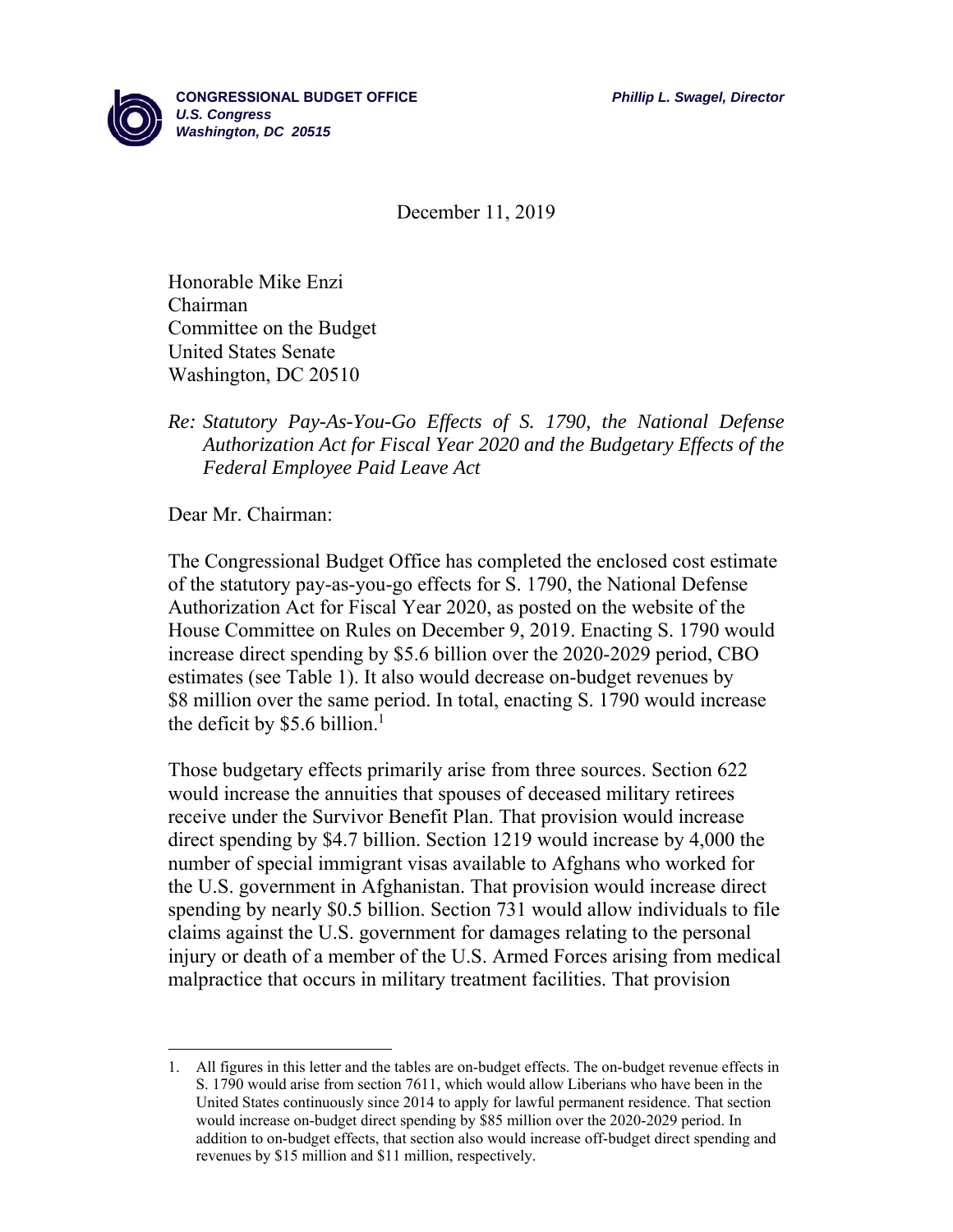Honorable Mike Enzi Page 2

would cost about \$0.3 billion, CBO estimates. Several other provisions would have smaller effects on direct spending and revenues.

CBO estimates that enacting S. 1790 would increase on-budget deficits by more than \$5 billion in each of the four consecutive 10-year periods beginning in 2030.

S. 1790 contains intergovernmental and private-sector mandates as defined in the Unfunded Mandates Reform Act (UMRA). The bill would, among other things, preempt state and local laws, exempt certain parcels of land from taxation by state and local governments, increase the authorized end strength for active-duty personnel, amend certain contracts for military housing, and prohibit certain business transactions. The bill also would require public and private entities to report on the prevalence of certain chemicals in the environment. The type and number of substances in facilities using, processing, manufacturing, or importing those chemicals is widespread and unknown. Therefore, CBO is unable to determine whether the aggregate cost to comply with the mandates would exceed the intergovernmental and private-sector thresholds established in UMRA (\$82 million and \$164 million, respectively, in 2019, adjusted annually for inflation).

Section 4 of UMRA excludes from the application of that act any legislative provision that would enforce constitutional rights of individuals. CBO has determined that section 580C falls within that exclusion because it enforces constitutional rights related to voting.

At the request of the Senate Committee on the Budget, CBO has estimated the budgetary effects of the Federal Employee Paid Leave Act, which is included in S. 1790 as subtitle A of title 76. That legislation would provide 12 weeks of paid leave to federal employees following the birth, adoption, or foster placement of a child. Those changes would increase costs by allowing employees to use paid leave in situations where they are currently using unpaid leave, or by allowing employees who currently use paid annual and sick leave in those situations to instead defer that leave for use at a later date. CBO estimates that implementing those changes would cost \$3.3 billion over the 2021-2024 period; that spending would be subject to appropriation of the estimated amounts (see Table  $2$ ).<sup>2</sup> In addition, employees who accrue more unused sick leave would receive higher federal pensions if they retire. Those additional payments would increase direct spending by less than \$500,000 over the 2020-2029 period, CBO estimates.

 2. Many other provisions of S. 1790 would increase spending subject to appropriation by significant amounts. CBO has not estimated the budgetary effects of those sections.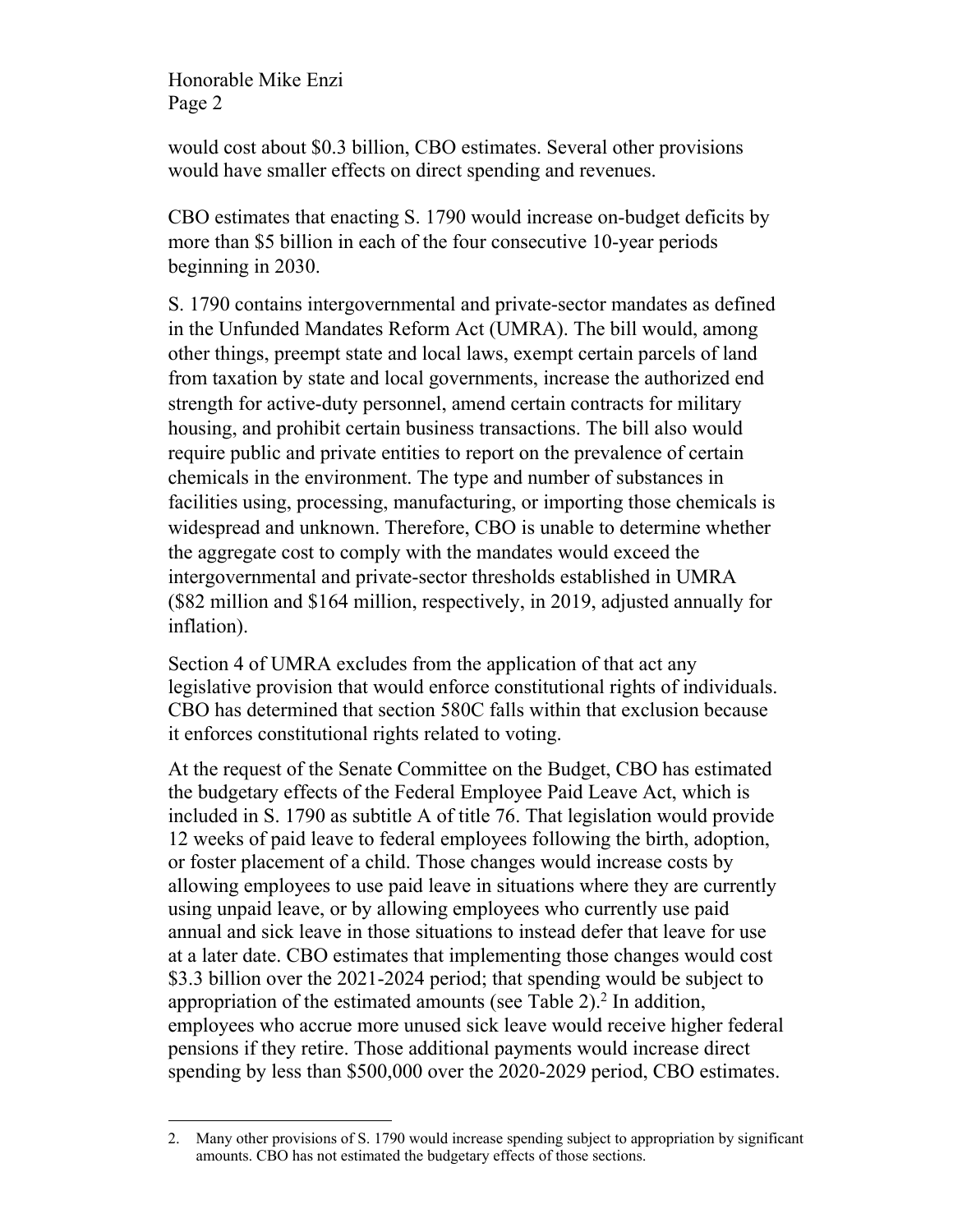Honorable Mike Enzi Page 3

If you wish further details on this estimate, we will be pleased to provide them. The CBO staff contact is David Newman.

Sincerely,

Phill h

Phillip L. Swagel **Director** 

Enclosure

cc: Honorable Bernie Sanders Ranking Member

> Honorable James M. Inhofe Chairman Committee on Armed Services

 Honorable Jack Reed Ranking Member

 Honorable Lindsey Graham Chairman Committee on the Judiciary

 Honorable Dianne Feinstein Ranking Member

Identical letter sent to Honorable John Yarmuth, Chairman, House Committee on the Budget, Honorable Steve Womack, Ranking Member, Honorable Adam Smith, Chairman, House Committee on Armed Services, and Honorable Mac Thornberry, Ranking Member.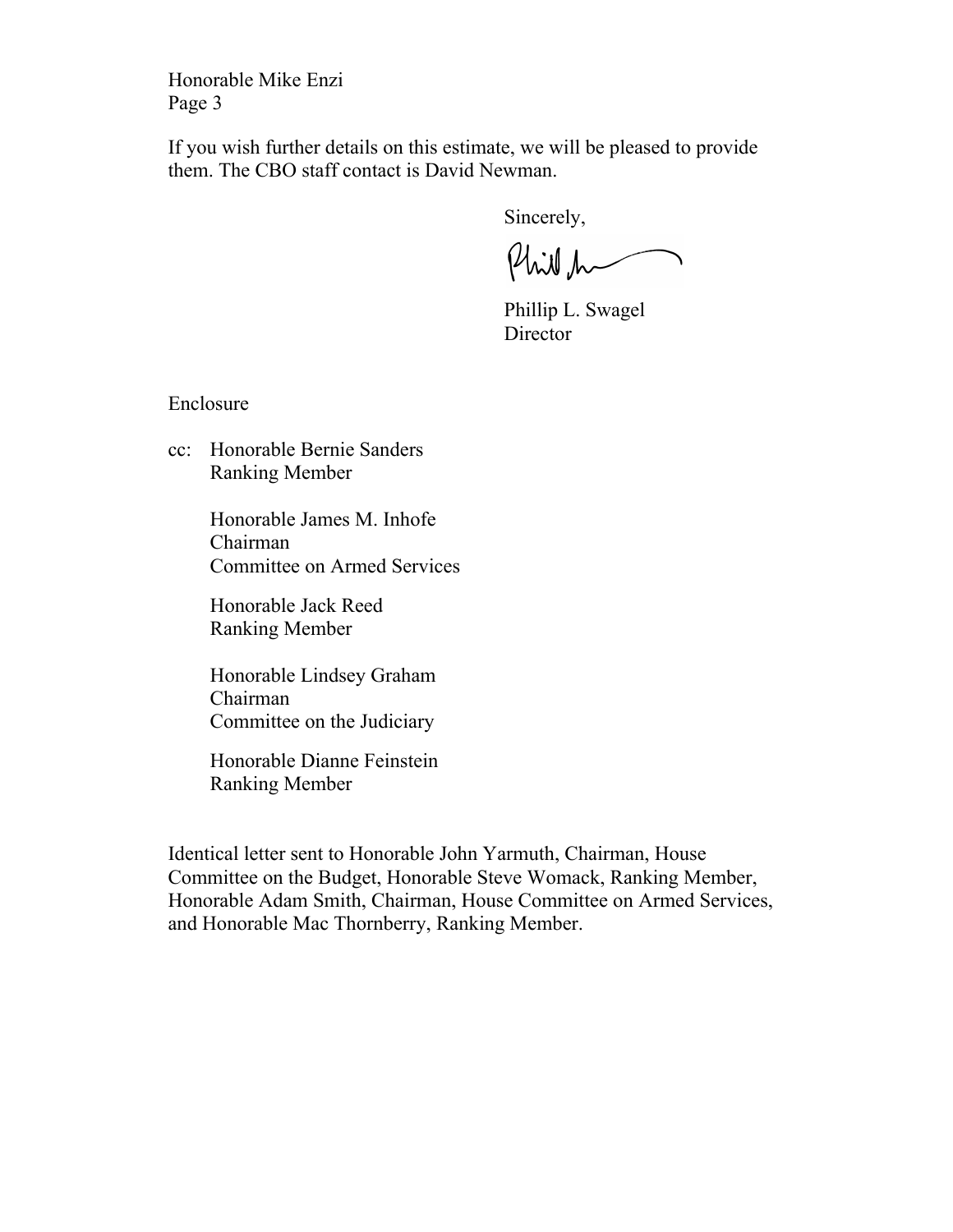## **Table 1.**

## **CBO's Estimate of the Statutory Pay-As-You-Go Effects of S. 1790, the National Defense Authorization Act for Fiscal Year 2020, as Posted on the Website of the House Committee on Rules on December 9, 2019**

| By Fiscal Year, Millions of Dollars   |      |      |      |      |      |      |      |      |      |      |               |                  |
|---------------------------------------|------|------|------|------|------|------|------|------|------|------|---------------|------------------|
|                                       | 2020 | 2021 | 2022 | 2023 | 2024 | 2025 | 2026 | 2027 | 2028 | 2029 | 2020-<br>2024 | $2020 -$<br>2029 |
|                                       |      |      |      |      |      |      |      |      |      |      |               |                  |
| Net Increase in the On-Budget Deficit |      |      |      |      |      |      |      |      |      |      |               |                  |
| Pay-As-You-Go Effect                  | 34   | 164  | 425  | 644  | 708  | 713  | 718  | 728  | 740  | 771  | 1,975         | 5,645            |
| Memorandum: <sup>a</sup>              |      |      |      |      |      |      |      |      |      |      |               |                  |
| Changes in Outlays                    | 35   | 163  | 424  | 643  | 707  | 712  | 717  | 727  | 739  | 770  | 1,972         | 5,637            |
| Changes in Revenues                   |      | $-1$ | -1   | $-1$ | $-1$ | -1   | $-1$ | -1   | $-1$ | $-1$ | $-3$          | -8               |

The Statutory Pay-As-You-Go Act of 2010 establishes budget-reporting and enforcement procedures for legislation affecting direct spending or revenues. The net changes in outlays and revenues that are subject to those procedures are shown here.

The pay-as-you-go effects for S. 1790 primarily arise from three sources. Section 622 would increase the annuities that spouses of deceased military retirees receive under the Survivor Benefit Plan. That provision would increase direct spending by \$4.7 billion. Section 1219 would increase by 4,000 the number of special immigrant visas available to Afghans who worked for the U.S. government in Afghanistan. That provision would increase direct spending by nearly \$0.5 billion. Section 731 would allow individuals to file claims against the U.S. government for damages relating to the personal injury or death of a member of the U.S. Armed Forces arising from medical malpractice that occurs in military treatment facilities. That provision would cost about \$0.3 billion, CBO estimates. Several other provisions would have smaller effects on direct spending and revenues.

CBO estimates that enacting S. 1790 would increase on-budget deficits by more than \$5 billion in each of the four consecutive 10-year periods beginning in 2030.

The on-budget revenue effects in S. 1790 would arise from section 7611, which would allow Liberians who have been in the United States continuously since 2014 to apply for lawful permanent residence. That section would also increase on-budget direct spending by \$85 million over the 2020-2029 period. In addition to on-budget effects, that section also would increase off-budget direct spending and revenues by \$15 million and \$11 million respectively.

S. 1790 contains intergovernmental and private-sector mandates as defined in the Unfunded Mandates Reform Act (UMRA). The bill would, among other things, preempt state and local laws, exempt certain parcels of land from taxation by state and local governments, increase the authorized end strength for active duty personnel, amend certain contracts for military housing, and prohibit certain business transactions. The bill also would require public and private entities to report on the prevalence of certain chemicals in the environment. The type and number of substances in facilities using, processing, manufacturing, or importing those chemicals is widespread and unknown. Therefore, CBO is unable to determine whether the aggregate cost to comply with the mandates would exceed the intergovernmental and private-sector thresholds established in UMRA (\$82 million and \$164 million, respectively, in 2019, adjusted annually for inflation).

Section 4 of UMRA excludes from the application of that act any legislative provision that would enforce constitutional rights of individuals. CBO has determined that section 580C falls within that exclusion because it enforces constitutional rights related to voting.

a. Positive numbers represent increases in direct spending and revenues. The deficit is calculated by subtracting revenues from outlays.